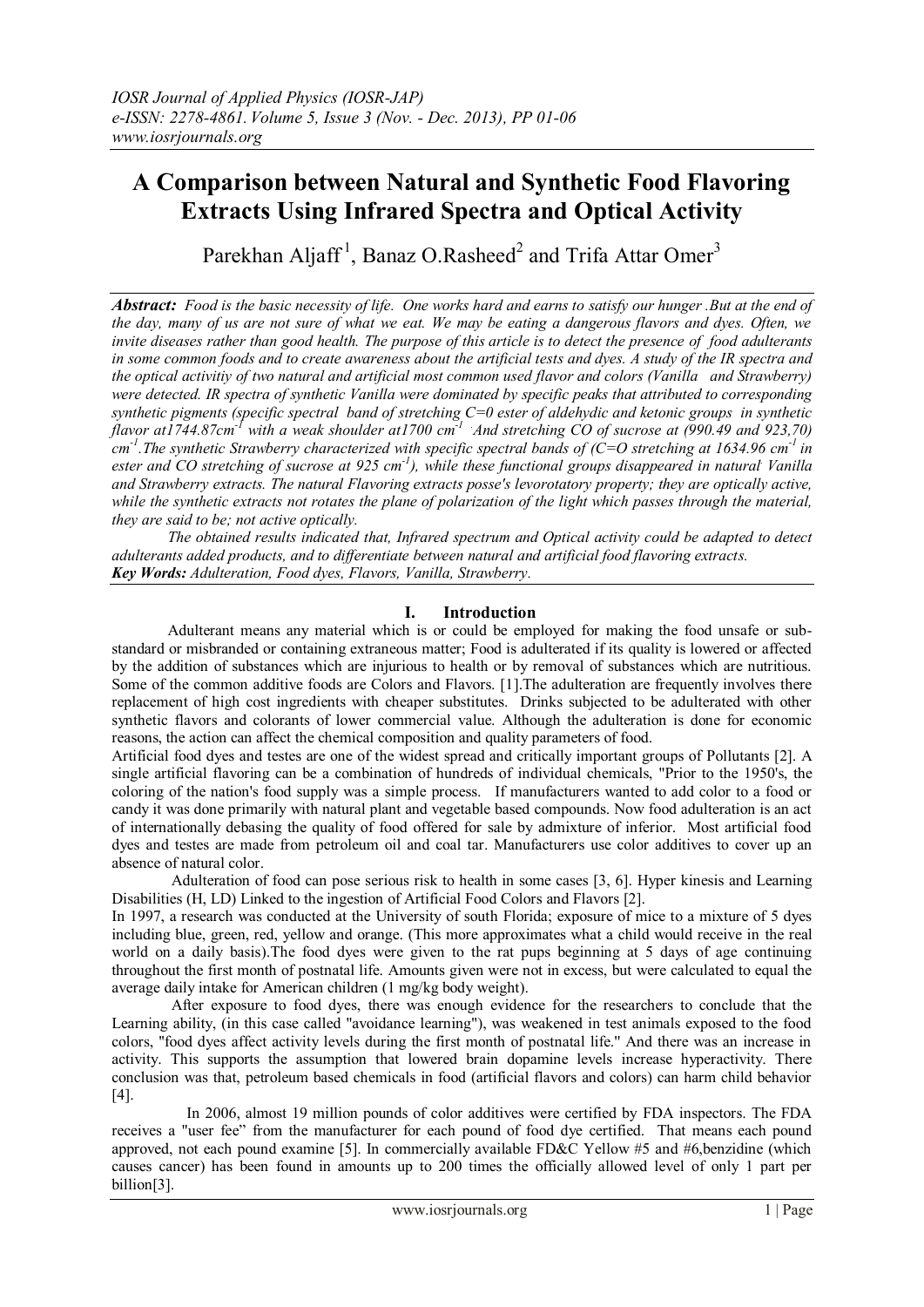### **A- Vanilla flavorings**



The molecular formula for vanillin is  $C_8H_8O_3$ . Vanilla extract is widely used as a flavoring ingredient in foods beverages, cosmetic, pharmaceutical and tobacco industries. It contains approximately 200 substances. The main compounds are vanillin, 4-hydroxybenzaldehyde, vanillin acid and 4-hydroxybenzoic acid. Since natural vanilla extract is limited and prices are high, artificial vanilla flavorings are often used. Due to quality and price concerns, it is important to differentiate between these two types.

There are two types of artificial vanilla flavorings, which always contain vanillin that is synthesized from cheap raw material such as guaiacol, eugenol or lignin, a natural polymer found in wood; and/or ethyl vanillin is added, which is another artificially produced vanilla compound that has three times the flavor strength of vanillin [6,7].

Most countries have regulations to control the content of synthetic vanilla products and by-products such as the US Code of Federal Regulations from1988, which requires that beverage alcohol products are labeled, if synthetic flavors are used [8]

An average sized person would probably need to eat over 75 grams (2.5 ounces) of pure vanillin for it to have a toxic effect. The established "safe" daily intake of vanilla is 10 mg per kg.

 The production of vanilla beans is quite expensive, since it is a very labor intensive process and harvesting takes place two to three years after planting [9]. There is no difference between the chemistry of natural and artificial food flavoring, adverse health effects are believed to come from the artificial flavoring [10].

B. Strawberry as food test and color



In USA Kellogg's Strawberry Nutrigrain bars are colored with Red 40, Yellow 6 and Blue 1 [11].The most widely used dyes are Red 40. They contain carcinogens and may cause allergic reactions. Each year, about 15 million pounds of synthetic dyes go into the U.S. food supply (well, the "processed" U.S. food supply).

Since 1955 the consumption of food color additives has increased by five times, the U.S. eats a lot of processed foods.

There are some potential problems with synthetic food dyes, specifically:

Carcinogenicity – leading to cancer development

Genotoxicity – leading to mutations or damaging chromosomes

Neurotoxicity – leading to the damage of nerve tissues [12].

#### **C. How do natural molecules exhibit Optical Rotation?**

A monochromatic linearly polarized light beam can be considered as a superposition of two circularly polarized electromagnetic waves that are propagating in the same direction with the same frequency but the opposite sense of rotation. The plane of polarization of the resulting linearly polarized wave thus prepared can be changed (rotated) by applying a phase shift between its two circularly polarized components. With the help of this concept we can explain the phenomenon of optical rotation .The chiral material interacts slightly differently with the two circularly polarized components of a linearly polarized light beam. This is true both for absorption and refraction. A chiral medium have slightly different refractive indices for Left- and right hand circularly polarized light beams This means that even if they are not absorbed they travel at different speeds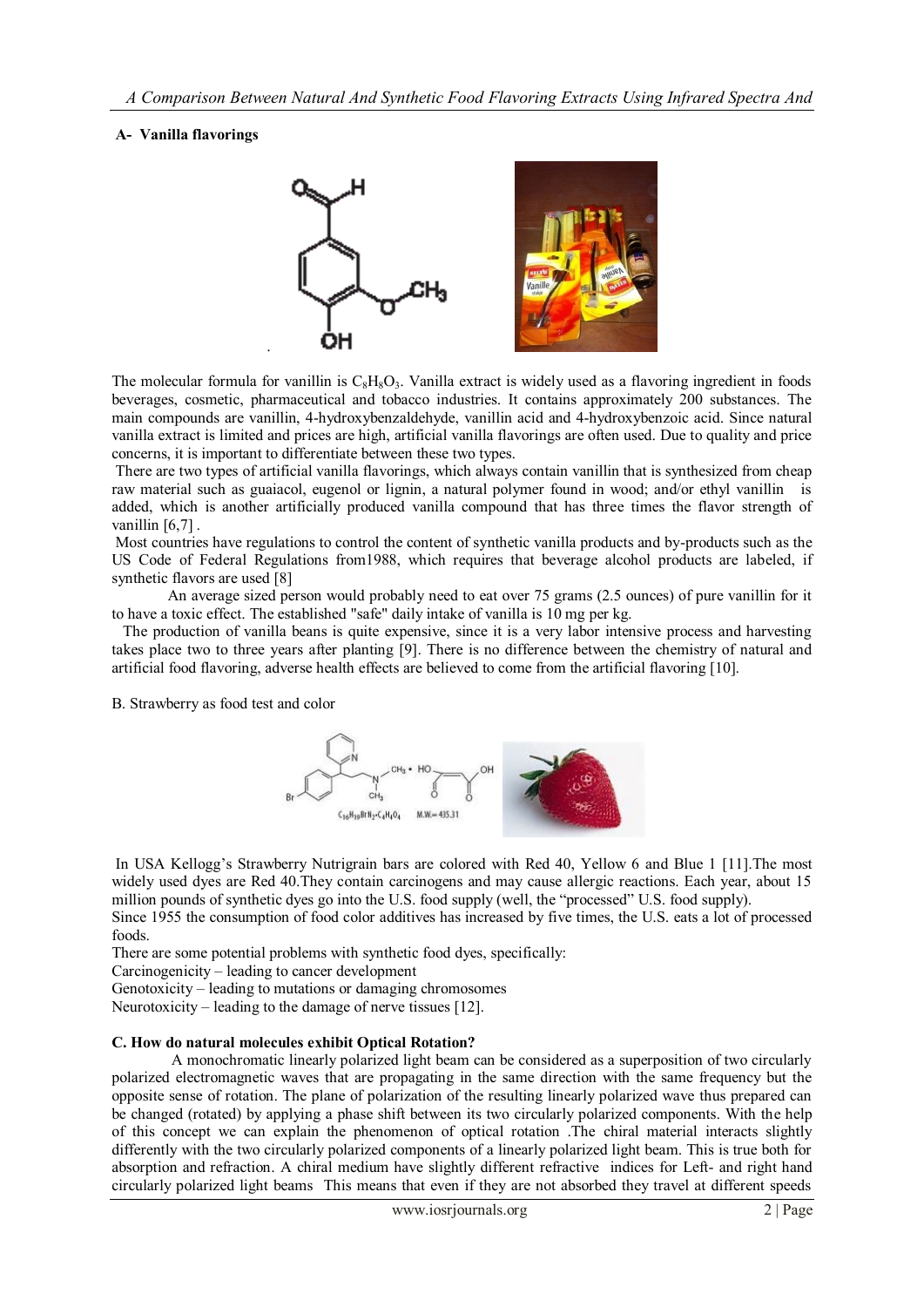through the medium. Therefore, this causes a phase shift between the two circularly polarized components which increases proportional to the path length that the light travels through the chiral medium. This phase shift manifests itself as a rotation of the plane of polarization of the resultant linearly polarized light beam.

Sample that contains only one enantiomer of achiral molecule is said to be optically pure. The enantiomer that rotates light to the right, or clockwise when viewing in the direction of light propagation, is called the dextrorotatory (d)or (+) enantiomer, and the enantiomer that rotates light to the left, or counterclockwise, is called the levorotatory or (-) enantiomer.

#### **II. Materials And Methods:**

 Natural Vanillawas purchased from Sweden market because it is not available in our local markets. Fresh Strawberry purchased from Sulaimani local market.

Vanilla and Strawberry extract were prepared in chemistry department of college of Science, Faculty of Science and science Education, University of Sulaimani .

Artificial, Vanillin and artificial Strawberry tests purchased from a local supermarket, with cheap price are produced in India for Natco Foods Ltd.

 Infrared spectra obtained using FT-IR LR 64912C Spectrometer/Perkin Elmer UK. The optical activity of the compounds obtained using ATAGO POLAX-2L (atago.co.LTD-Japan) Polarimeter with polarized sodium light.

#### **III. Experimental Part**

#### *3a. Preparation of Vanilla extract*

 Vanilla extracted by dissolving extract of (1mg) of Vanilla beans in 10ml of 45% by volume ethanol, after evaporation of the solvent natural Vanilla oil obtained, Vanilla is strong polar, with sweet test because it is bounded chemically with sugar (glucose).

#### *3b.Strawberry extract preparation*

Strawberry Extracted by dissolving 5mg of Strawberry in 50 ml of absolute ethanol for 46 hour, the solvent evaporated to obtain Strawberry oil.

Strawberry additive is also strong polar, acidic in test because it is chemically bonded with acid. The natural and the artificial Strawberry were purchased from our local market

#### *3c.The infrared spectrum*

IR spectrum of the prepared and the synthetics Vanilla and Strawberry has been detected and the main corresponding function group assignment of all extracted food additives are determined and shown in the following figures and tables.



Figure (1) Infrared Spectrum of natural vanilla

|  | Table (1) Vibration assignment of natural Vanilla |  |
|--|---------------------------------------------------|--|
|  |                                                   |  |

| v. Observed $(cm-1)$ | Function group assignment                                         |
|----------------------|-------------------------------------------------------------------|
| 3459.32              | More possible: O-H stretching of alcohol (broad band) and         |
|                      | may be of phenol.                                                 |
| 2972.48; 2870        | C-H stretching of $-CH_3$ and $-CH_2$ groups.                     |
| 2820                 | As weak shoulder C-H stretching of aldehydic hydrogen.            |
| 1670                 | Shoulder nearly at                                                |
|                      | 1670 cm <sup>-1</sup> more possible of C=O stretching of aromatic |
|                      | aldehyde.                                                         |
| 1670                 | More possible $C=O$ stretching of aromatic aldehyde.              |
| 1652.92              | $C=C$ stretching of aromatic ring in mesomeric form due to $O$ -  |
|                      | CH <sub>3</sub> group.                                            |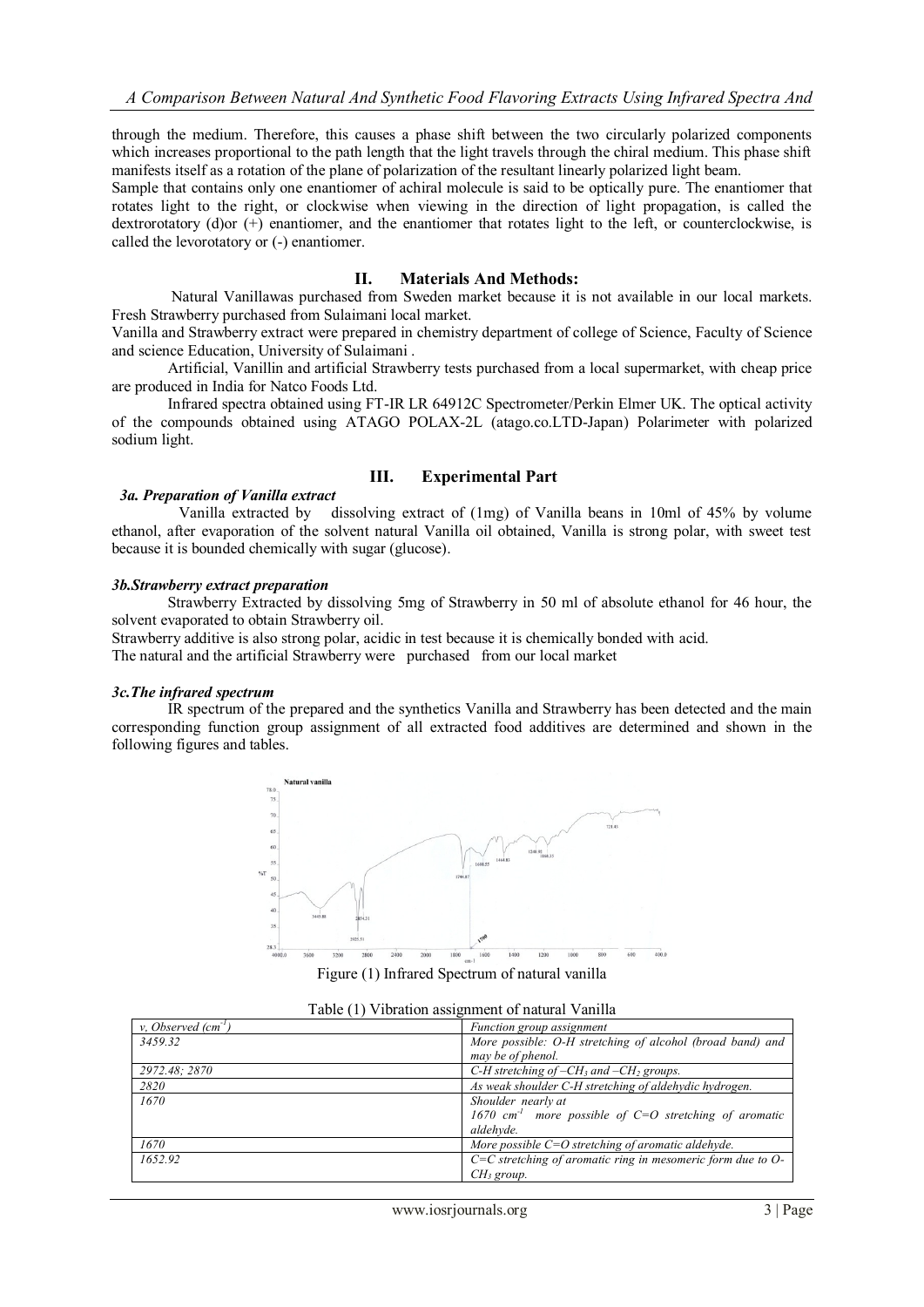*A Comparison Between Natural And Synthetic Food Flavoring Extracts Using Infrared Spectra And*





Figure (2) Infrared Spectrum of Artificial vanilla.





| v. Observed $(cm-1)$ | Function group assignment                                  |
|----------------------|------------------------------------------------------------|
| 3402.27              | More possible: O-H stretching of alcohol (broad band) and  |
|                      | may be of phenol.                                          |
| 2926.83              | C-H stretching of alkyl group                              |
| 1631.34              | N-H bending of amine group and possible and may be salt of |
|                      | secondary amine.                                           |
| 1405.02              | O-H bending of alcohol.                                    |
| 1058.35              | C-O stretching of alcohol.                                 |
| 816.90;778.20        | C-H bending of aromatic ring disubstituted (meta).         |
| 593.84               | -Cl stretching.                                            |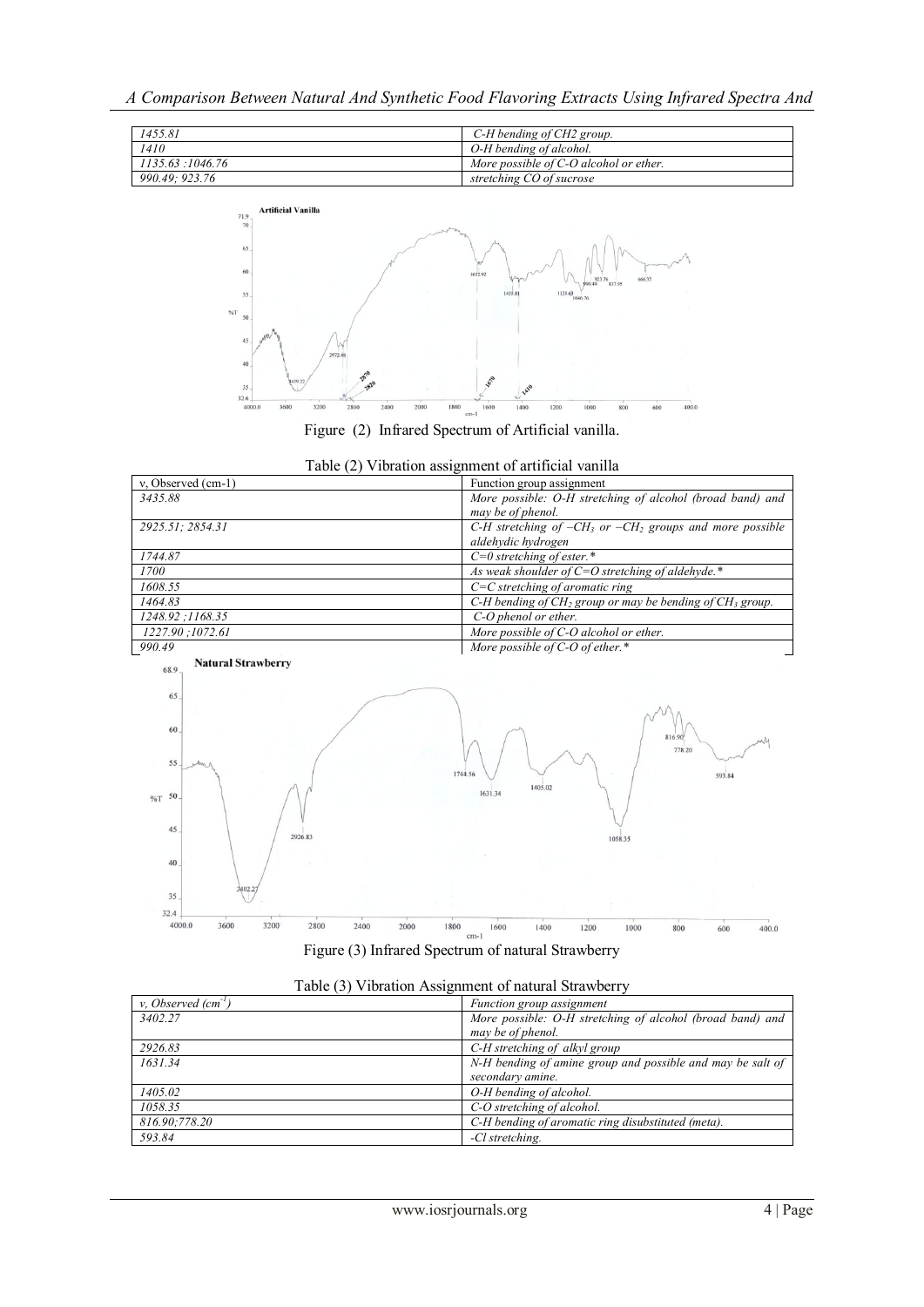

Figure (4) Infrared Spectrum of artificial Strawberry.

|  |  | Table (4) Vibration assignment of artificial Strawberry. |
|--|--|----------------------------------------------------------|
|  |  |                                                          |

| v. Observed $(cm-1)$ | Function group assignment                                           |
|----------------------|---------------------------------------------------------------------|
| 3663.31              | O-H stretching free or N-H free.                                    |
| 3435.03              | O-H stretching bonded and possible of N-H stretching of             |
|                      | secondary amine or NH2                                              |
| 1634.96              | $C=O$ stretching of ester*                                          |
| 1384.44              | C-H bending of alkyl group.                                         |
| 1046.60              | $C$ -O stretching of ether or may be of $C$ -N stretching of amine. |
| 925                  | stretching CO of sucrose *                                          |
| 816.90;778.20        | C-H bending of aromatic ring distributed (meta)                     |
| 666.11               | C-Cl stretching of aryl halide.                                     |

#### **3d.Optical activity detection:**

The polarimeter with sodium lamp detector used to study the optical activities of the studied food flavorings , the results are shown in table (5)

| Food additive         | <b>Optical Rotation angle</b>                        |  |
|-----------------------|------------------------------------------------------|--|
|                       | (degree)                                             |  |
| Artificial Vanilla    | 0.00                                                 |  |
| Natural Vanilla       | Negative change in polarized light orientation value |  |
| Artificial Strawberry | 0.00                                                 |  |
| Natural Strawberry    | Negative change in polarized light orientation value |  |

Table (5) Optical activity of the natural and artificial food additives

The polarimeter with sodium lamp detector shows that the orientation of the polarized light is zero for artificial food additives due to either these additives are uncontained chiral centers or as racemic modification. Contrary the natural food additives have changed the plane polarized light direction in the negative direction with certain value due to contained chiral centers.

- IR spectra shows the main corresponding function groups of all extracted food additives.
- Vanilla is an important flavor for many foods. Vanilla beans have been shown to contain over 200 compounds, which can vary in concentration depending on the region where the beans are harvested. Several compounds including vanillin, p-hydroxybenzaldehyde, guaiacol, and anise alcohol have been found to be important for the aroma profile of vanilla. Because of the complexity of the vanilla aroma profile there are many gaps in the current understanding of how vanilla compounds are volatilized in food systems.

## **IV. Results And Discussion:**

On based of our extractions of Natural food additives Vanilla and Strawberry the Vanilla shows strong polar and sweetness while the strawberry shows acidic taste due to their chemically bonding either with sugar (glucose) molecule or acid.

IR spectra show the main corresponding function groups of all extracted food additives.

Vanilla and Strawbery functional groups include aldehyde, ether and phenol.

From IR results we can conclude that, the synthetic tests can be characterized with specific bands of stretching C=O ester of aldehydic and ketonic groups which used in the manufacturing process of synthetic tests at 1700- 1734 cm-1 and stretching CO of sucrose at 996-963 cm-1, while these functional groups disappeared in natural flavors. These functional groups are designated by a  $(*)$  in tables 2 and 4. IR spectra of synthetic Vanilla were dominated by specific peaks that attributed to corresponding synthetic pigments (C=0 stretching at1744.87cm<sup>-1</sup>